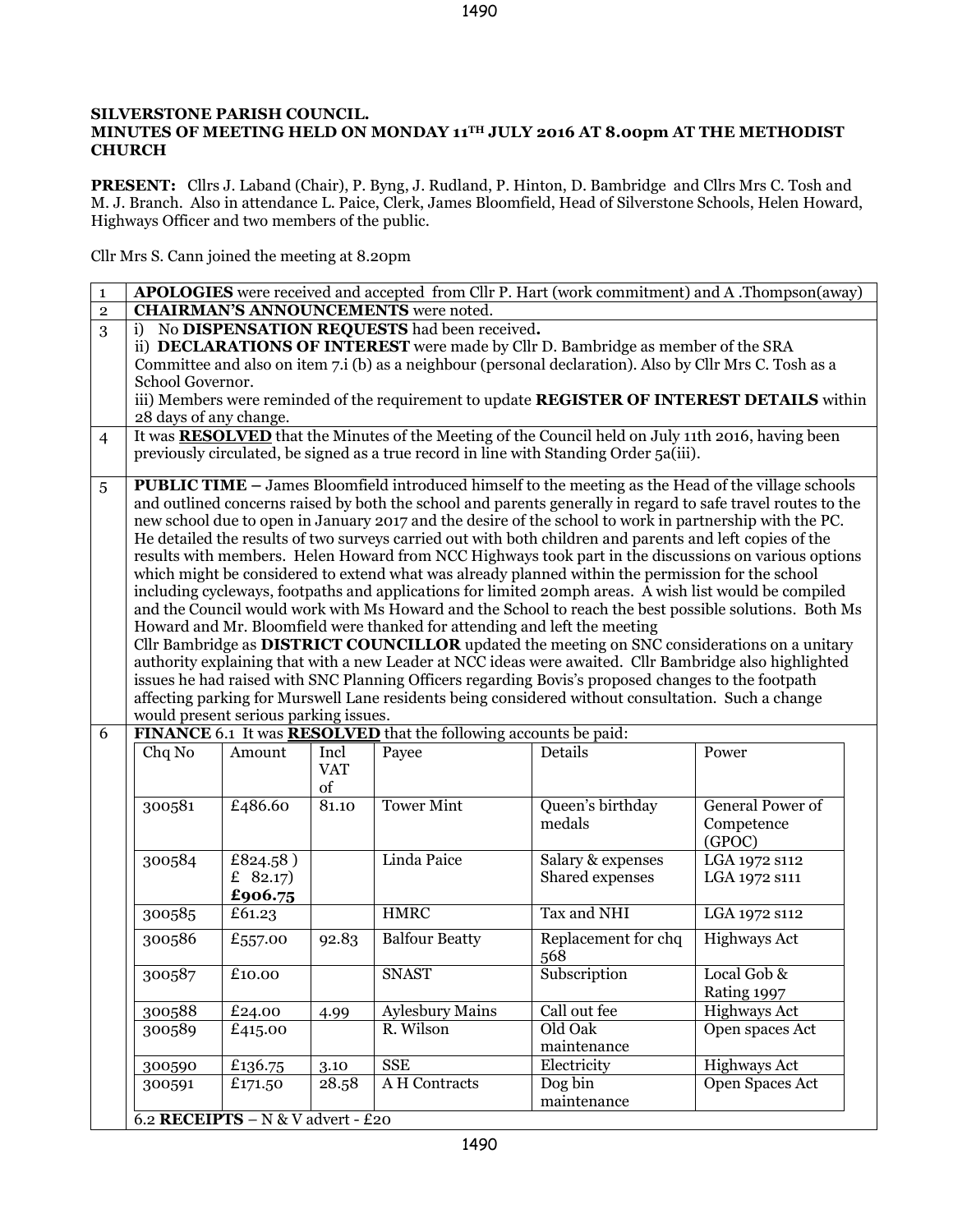63 The Council's bank balances at end June 2016 were noted at £115364.61 n the current account and £10652.83 in the Old Oak Account. Earmarked funds totaled £80808 6.4 It was **RESOLVED** that the Council does not take up membership of ACRE 6.5 It was **RESOLVED** that no replacement for Andy Kitchin be appointed to the Finance Committee. 6.6 The Clerk reported that total compliance had been completed in regard to a Council Pension Scheme. 7 **REPORTS** – 7. i) a) The report of the **PLANNING COMMITTEE** was given and noted. b) Consideration was given to the following application outside of the remit of the Planning Committee and comments would be submitted accordingly, Cllr Bambridge having declared a personal interest as a neighbour: Application No Details Comments [S/2016/1344/MAF](http://snc.planning-register.co.uk/plandisp.aspx?recno=93061) Variation of condition 7 (S2015/0395/MAF) single dwelling and erection of 12 houses to retain close boarded fence along frontage at Silverstone House Support. Maintenance of a long established street scene. Privacy of applicant. c) The Parish Plan Group was due to meet on 19th July. John Eames had agreed to act as proof reader for the Group. d Submission of the Council's response to the Local Plan Part 2A consultation was confirmed. e)Feedback on the Catch Yard development footpath issue had already been reported. f) Receipt of two further consultations in relation to the Local Plan Part 2A was noted. These were generally technical documents and if members felt that any response was needed they should advise the Chair accordingly. g) Information relating to the Aylesbury Vale DC Local Plan consultation was noted. 7.ii) **FOOTPATHS**- a) In the absence of Cllr Thompson there was no footpaths report. 7iii) **HIGHWAYS** – a) The following highways issues would be forwarded to Cllr Bambridge and reported on Street Doctor: Series of potholes at the junction of High Street and Graham Hill; loose kerb stones outside the shop on Stocks Hill; large pothole on the corner of Whittlebury Road by the War Memorial; deep pothole opposite the playing field on Church Street; by the junction of West End and the A413; outside 11 High Street. b) Updates on previously reported issues were noted. c) Speedwatch was currently under way and a sizeable number of vehicles breaking the speed limit had been recorded. Permission had been agreed for an additional location opposite Baines Close. d) Clarification was given on the issues relating to a footpath outside 4 Church Street. 7.iv) **LIGHTS-**a**)** No faulty lights to report. b) Installation of the light on Murswell Lane was still awaited. c) Lights being changed by NCC which had been moved to the opposite side of Brackley Road were now being returned to their original location. 7.v) **SRA –** a) Cllr Hart had submitted a report on the most recent meeting which had been circulated. It was **RESOLVED** that the Council request a map indicating the location of the time capsule on its land. b) Concern was expressed that the Council appeared not to be receiving information on actions and progress on the enhancement project and it was **RESOLVED** that the Clerk request copies of the plans provided by Pro Help and also a selection of dates for a meeting of the Joint Enhancement Group which is considered vital in view of the funding currently earmarked by the Council towards the project. It was considered paramount that this was a joint project and not one isolated and totally controlled by the SRA Committee. 7.vi) **PLAY AREAS** – a) **CHURCH STREET** – a) All in good order. Basketball net ordered.

b) **OLD OAK -** a) All in good order.

Peter Coles would follow up with Moulton College the possibility of a noticeboard project for both parks

1491